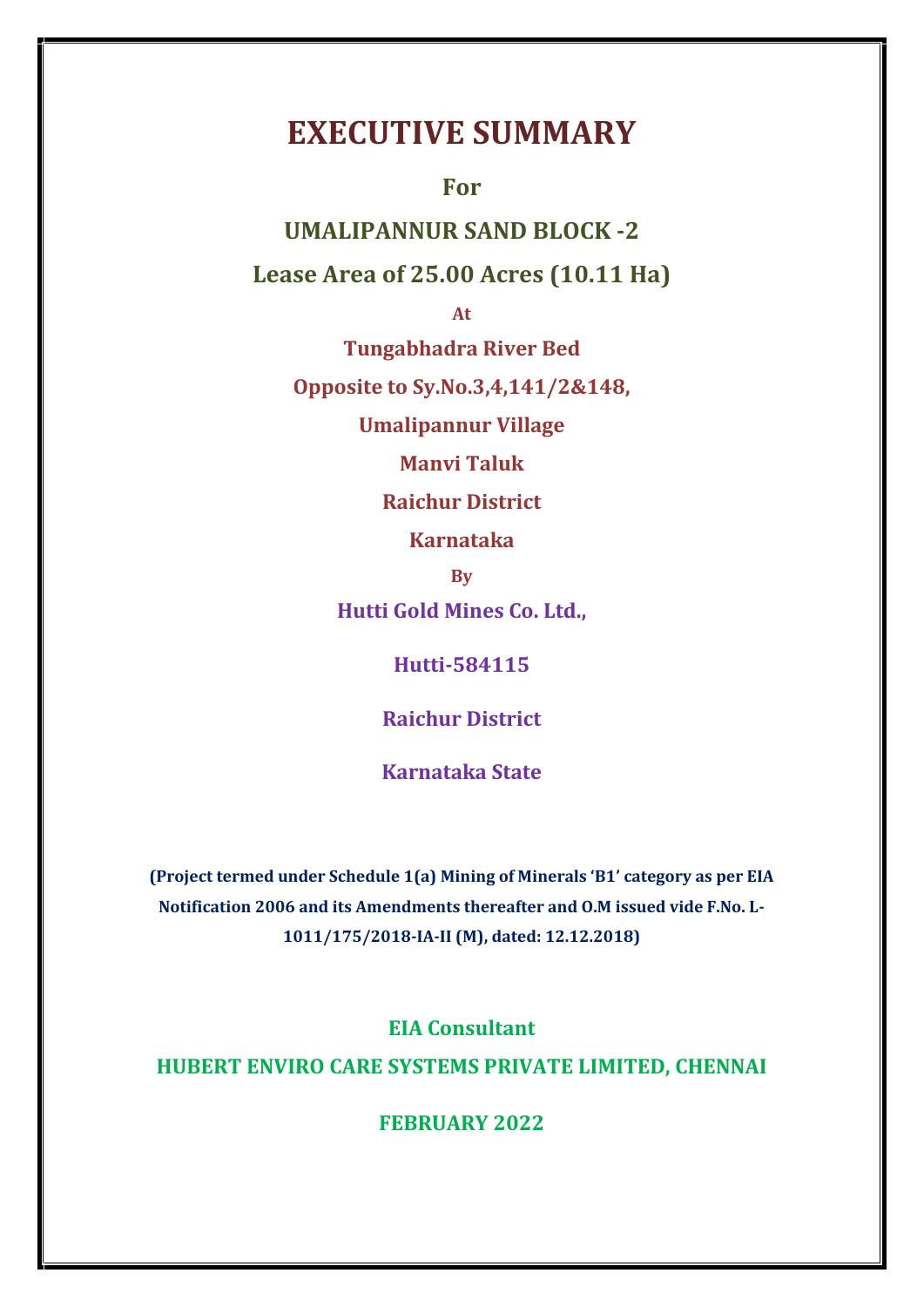#### **EXECUTIVE SUMMARY**

#### **1.1 INTRODUCTION**

M/s. Hutti Gold Mines Co. Ltd., has applied for Environmental Clearance for extraction of Ordinary Sand from Tungabhadra River bed at Umalipannur Sand Block-2 having lease area 25.00 Acres (10.11 Ha) located in Sy.No.3,4,141/2&148 ofUmalipannur Village, Manvi Taluk, Raichur District Karnataka State. Total mineable reserves are estimated at proposed sand block is approximately 1,04,409 Metric Tonnes per annum out of which the saleable ordinary sand will be 83,527 MT which is 80% of the Mineable reserves.

The Scheme of Quarry got approval by the Office of the Deputy Director/Senior Geologist, Department of Mines and geology, Raichur letter vide MG004S200000568/1426 dated 02.12.2020.

Project is considered as a cluster mine category with the distance between the peripheries of one lease to the other is less than 500 meters it is categorized as 'B1'. Hence, EIA, EMP along with Public Hearing has to be conducted for obtaining Environmental Clearance (EC) from State Environmental Impact Assessment Authority. The application to grant of TOR for the process of obtaining prior Environmental Clearance for the proposed project was considered by the KSEAC in its  $267<sup>th</sup>$  SEAC meeting held on 29.09.2021, for determination of the Terms of Reference (ToR) for preparation of the Environmental Impact Assessment (EIA) report. The Committee has suggested specific Terms of Reference (ToR) for preparation of the EIA report and Environmental Management Plan and for conducting public hearing vide its letter No: SEIAA 433 MIN 2021, Dated 06.12.2021. Enclosed as an **Annexure-2.**

#### **1.1.1 Location of the Project**

The project lease area of Umalipannur sand block-2 Sand mining is about 10.11 Acres (25.00Ha) located in Sy. No. 3,4,141/2 &148 of Umalipannur Village, Manvi Taluk, Raichur District Karnataka State. The area is located in Survey of India Topo Sheet No. 57 E/1, boundedby Latitude N  $15^0$ 56'53.03" - 15<sup>0</sup>56'58.89" and Longitude E 77<sup>0</sup>09'02.38" - 77<sup>0</sup>09'23.30" on WGS 1984 datum. The nearest road from the project site is Ikur-Aneksugur which is about  $\sim 1.05$  km (N) from the project site. The nearest road from the project site is Duddal-Haranahalli Road which is about  $\sim 0.7$  km (NW) from the project site. The Nearest Railway Station is Iranagallu Railway Station which is about ~ 13.03 km (ESE) from the Project site. The National Highway NH-150A (Jevargi-Ballari- Chamarajanagar) is located at about  $\sim$  14.59km (WNW) from the project site. The State Highway SH-15(Raichur-Devadurga-Loni) is about ~ 10.43km (WSW) from the lease area.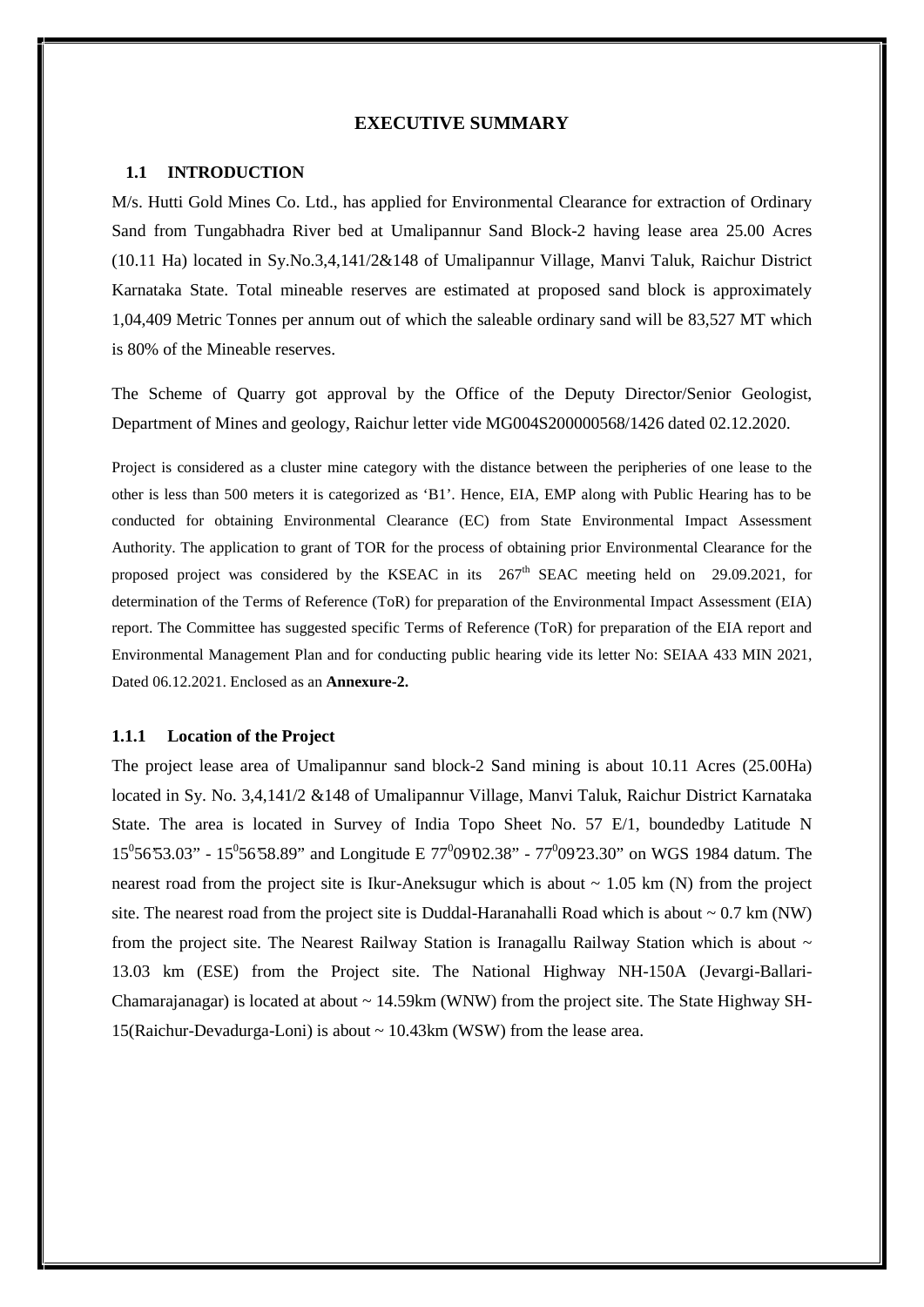| Survey No.                   | Sy. No- 3,4,141/2 & 148                                          |  |  |
|------------------------------|------------------------------------------------------------------|--|--|
| Village                      | Umalipannur Village                                              |  |  |
| <b>Taluk and District</b>    | Manyi Taluk & Raichur District                                   |  |  |
| <b>State</b>                 | Karnataka State                                                  |  |  |
| Toposheet No.                | 57 E/1                                                           |  |  |
| Latitude                     | $15^0$ 56'53.03" - $15^0$ 56'58.89" N                            |  |  |
| Longitude                    | $77^00902.38" - 77^00923.30"$ E                                  |  |  |
| <b>Current Quarry Status</b> | It is a fresh lease in the fresh quarry                          |  |  |
| Extent Area                  | 10.11 Ha (25.00 Acres)                                           |  |  |
| Proposed Capacity            | 1,04,409 MTPA                                                    |  |  |
| <b>Quarry Plan</b>           | Quarry plan approved by the Office of the Deputy Director/Senior |  |  |
|                              | Geologist, Department of Mines and geology, Raichur letter vide  |  |  |
|                              | MG004S200000568/1426 dated 02.12.2020                            |  |  |
|                              |                                                                  |  |  |

## **Table 1 SALIENT FEATURES OF THE PROJECT SITE**

## **1.2 PROJECT DESCRIPTION**

# **1.2.1 METHOD OF QUARRYING**

An open cast quarrying by semi-mechanized method will be adopted to operate the quarry. Annual production will be 1,04,409 TPA. The Crawler Excavator, Back hoe loaders and Centrifugal system will be used for digging and loading activities.

# **1.2.2 Anticipated life of the mine**

Based on replenishment the life of mine will depend however the lease will be granted for 5 years only and depth restricted to 1 m from the surface of the river bed only.

## **1.2.3 Conceptual Quarry Plan**

Based on reserves of River Sand at Production capacity of  $5, 22, 045$  Tonnes will be excavated in the River Sand for the 5 years plan period, thus the life of the mine in this case is for 5 year, and the following points are considering.

- **1.** Extent of mineralization
- **2.** Techno-economical depth of ore persistence
- **3.** From the point of view of depicting / sand replenishment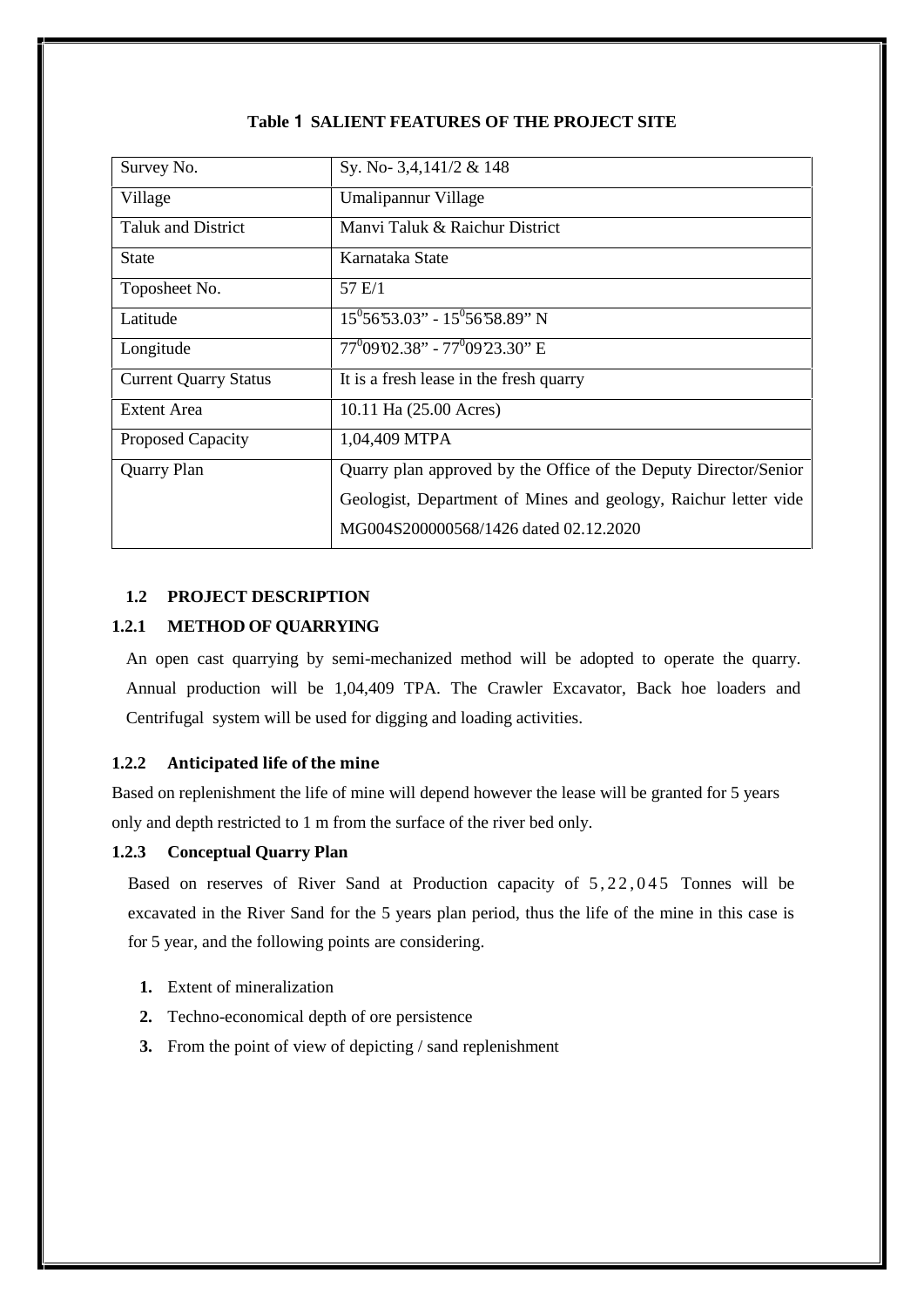#### **1.2.4 Waste Generation & Disposal**

There will not be any mineral rejects or waste from the quarry except some pebbles of 20%.

#### **1.2.5 Water Requirement & Source**

Total water requirement for the project will be 7.00 KLD, Requirement is met by procurement of water from Private Tankers

## **1.2.6 Manpower Requirement**

The said quarry provides direct employment to 25 people and generates indirect employment for several hundred people. Most of the directly employed manpower falls under skilled category. Preference will be given to the local people as per their eligibility.

# **1.2.7 Site Infrastructure**

The Quarry site is having provisions of canteen, first-aid center etc. Quarry office is well connected with wireless and telephone, internet  $\&$  e-mail facilities for communication. The quarry is provided with a workshop to undertake repairs and regular maintenance of mining machinery/trucks deployed.

## **1.3 EXISTING ENVIRONMENTAL SCENARIO**

## **1.3.1 Baseline Environmental Studies**

Baseline environmental studies were carried out by HECS within 10 km radius of the River Sand mining area to assess the existing environmental scenario in the area. For the purpose of EIA studies, quarry lease area of River Sand quarry was considered as the core zone and area outside the quarry up to 10 km radius was considered as buffer zone. The baseline environmental monitoring for various components, viz. Air, Noise, Water, Land was carried out during Post Monsoon season i.e. **October 2021 to December 2021** in the study area covering 10 km radial Distance from the River Sand quarry.

## **1.3.2 Meteorology & Ambient Air Quality**

|             | Table 2 Meteorological Data for the Study period |
|-------------|--------------------------------------------------|
| ${\bf n}$ 4 |                                                  |

| S. No | <b>Parameter</b>                     | <b>Observation</b>                           |
|-------|--------------------------------------|----------------------------------------------|
| 1.    | Temperature                          | Max Temperature : $34 \text{ }^0C$           |
|       |                                      | Min Temperature : $21^0C$                    |
|       |                                      | Avg Temperature : $29.75 \text{ }^0\text{C}$ |
| 2.    | <b>Average Relative Humidity</b>     | 56.80                                        |
| 3.    | Average Wind Speed                   | 3.29                                         |
| 4.    | Predominant Wind<br><b>Direction</b> | East                                         |
|       | during study period                  |                                              |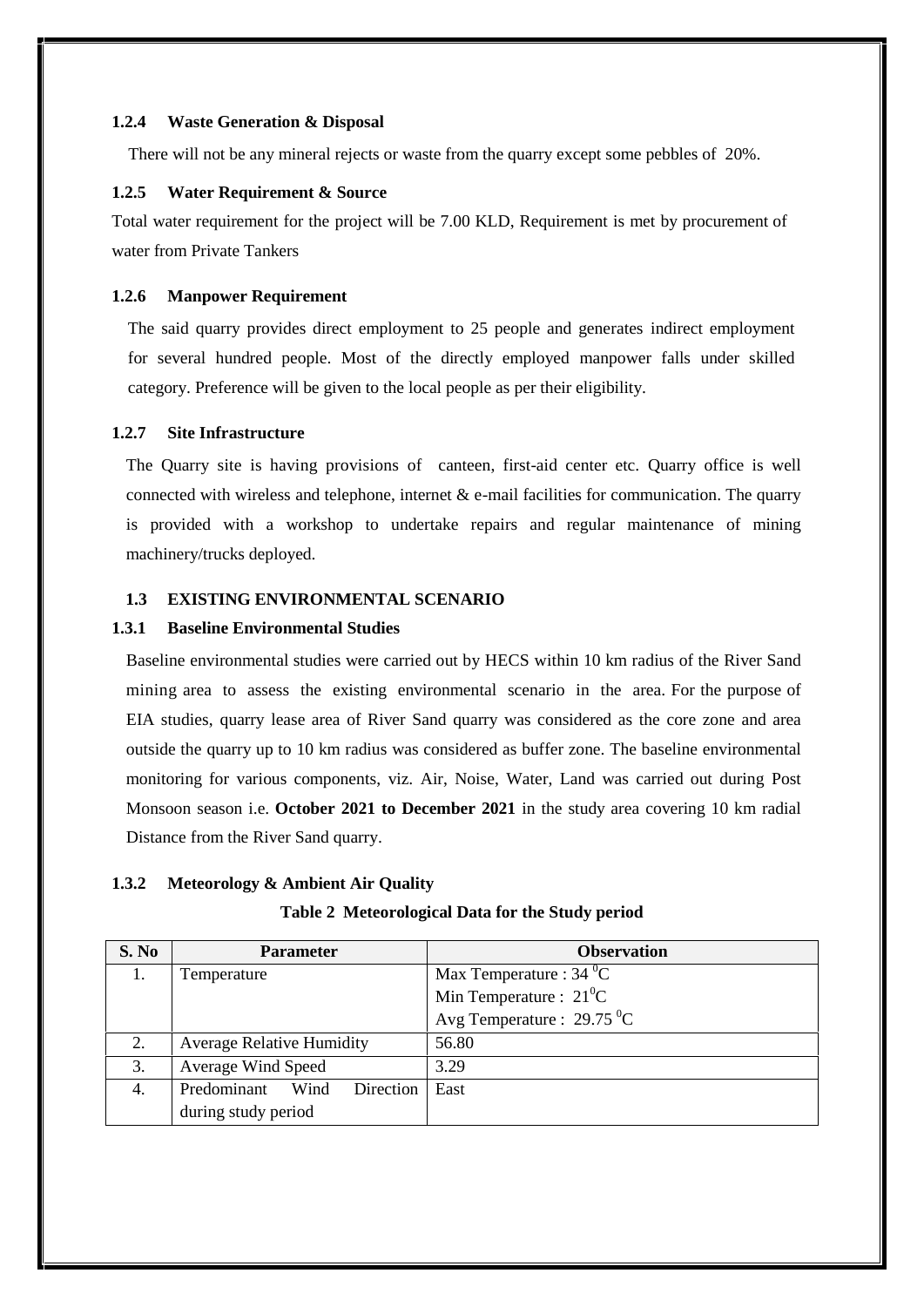

**Figure 1- Wind rose diagram for the Study Period (October 2021-December 2021)**

#### **1.3.3 Ambient Air Quality Status**

The status of ambient air quality within the study area was monitored for Post monsoon season during Oct 2021 to Dec 2021 at 8 locations including the River Sand Quarry area and in nearby villages. The locations were selected based on the meteorological conditions considering upwind and downwind directions. The levels of Respirable Particulate Matter (PM10), Fine Particulates (PM2.5), Sulphur Dioxide (SO2,), and Oxides of Nitrogen (NOX) were monitored.

The ambient air quality has been monitored at 8 locations for 12 parameters as per CPCB guidelines within the study area. The average baseline levels of  $PM_{10}$  is 47.59 to 52.81  $\mu$ g/m<sup>3</sup>, PM<sub>2.5</sub> is 24.50 to 32.15  $\mu$ g/m<sup>3</sup>, SO<sub>2</sub> is 8.62 to 11.39  $\mu$ g/m<sup>3</sup>, NO<sub>2</sub> is 21.73 to 27.28  $\mu$ g/m<sup>3</sup>, all the parameters are well within the National Ambient Air Quality at all monitoring locations during the study period from October 2021 to December 2021.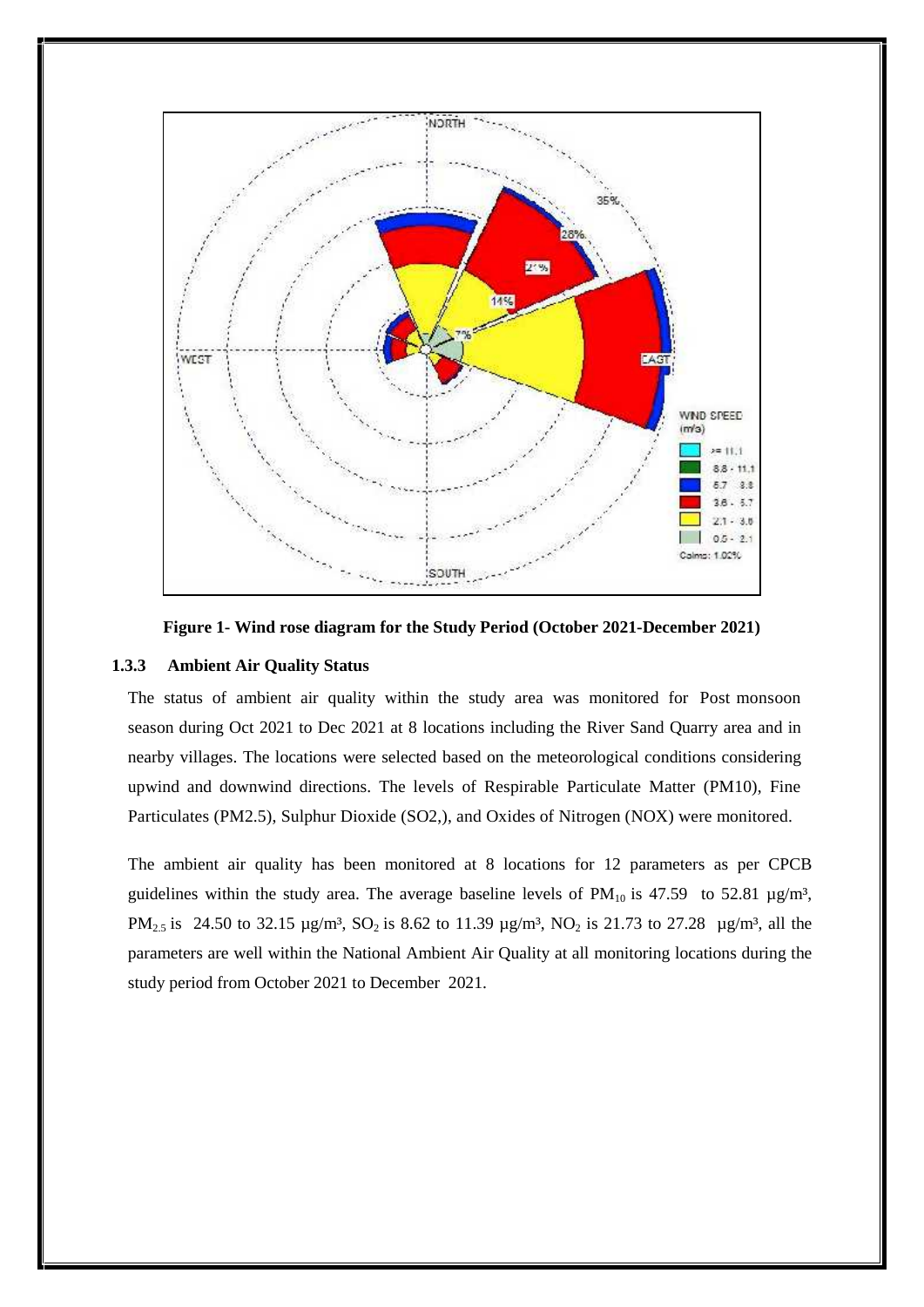## **1.3.4 Ambient Noise Levels**

Ambient noise level monitoring was carried out at the 8 monitoring locations; The observations of day equivalent and night equivalent noise levels at all locations are:

> In residential areas day time noise levels varied from 47.3 dB(A) to 50.5 dB(A) and night time noise levels varied from  $40.1$  dB(A) to  $42.3$  dB(A) across the sampling stations. The field observations during the study period indicate that the ambient noise levels is within the prescribed limit by CPCB (55 dB(A) Day time  $\&$  45 dB(A) Night time).

# **1.3.5 Surface and Ground Water Resources & Quality**

## **1.3.5.1 Water Resources**

Drainage pattern is observed in the lease area. Due to quarrying there is no impact on river flows, during dry season and dry time only planning to excavate sand from the surface of the river bed, with the exclusion of monsoon season.

## **Table - 3 Distance & Direction of Pond/Lake And Canal Within The 10km Radius**

| <b>River</b> | Distance (Km)                                 | <b>Direction</b> |
|--------------|-----------------------------------------------|------------------|
| Tungabhadra  | Site is on the surface of the Tungabhadra bed | -                |

# **1.3.5.2 Water Quality**

The existing status of groundwater and surface water quality was assessed by identifying 8 ground water (Bore wells/dug wells) samples in different villages and 9 surface water samples.

# **1.3.5.3 Ground Water Quality**

The physico-chemical characteristics of groundwater are presented in Error! Reference source not found. and are compared with the IS-10500 standards.

- The ground water results of the study area indicate that the pH range varies between 6.77 and 7.8. It is observed that the pH range is within the permissible limit of IS 10500:2012.
- The Total Dissolved Solids range of the collected ground water sample is varied between 472 mg/l – 1043 mg/l. All the samples are within the permissible limit of IS 10500: 2012.
- The acceptable limit of the chloride content is  $250$  mg/l and permissible limit is 1000 mg/l. The chloride content in the collected ground water samples in the study area ranges between 85.9 mg/l – 256.5 mg/l. It is observed that all the samples are within the permissible limit of IS 10500:2012.
- The acceptable limit of the sulphate content is 200mg/l and permissible limit is 400mg/l. the sulphate content in the collected ground water samples in the study area is varied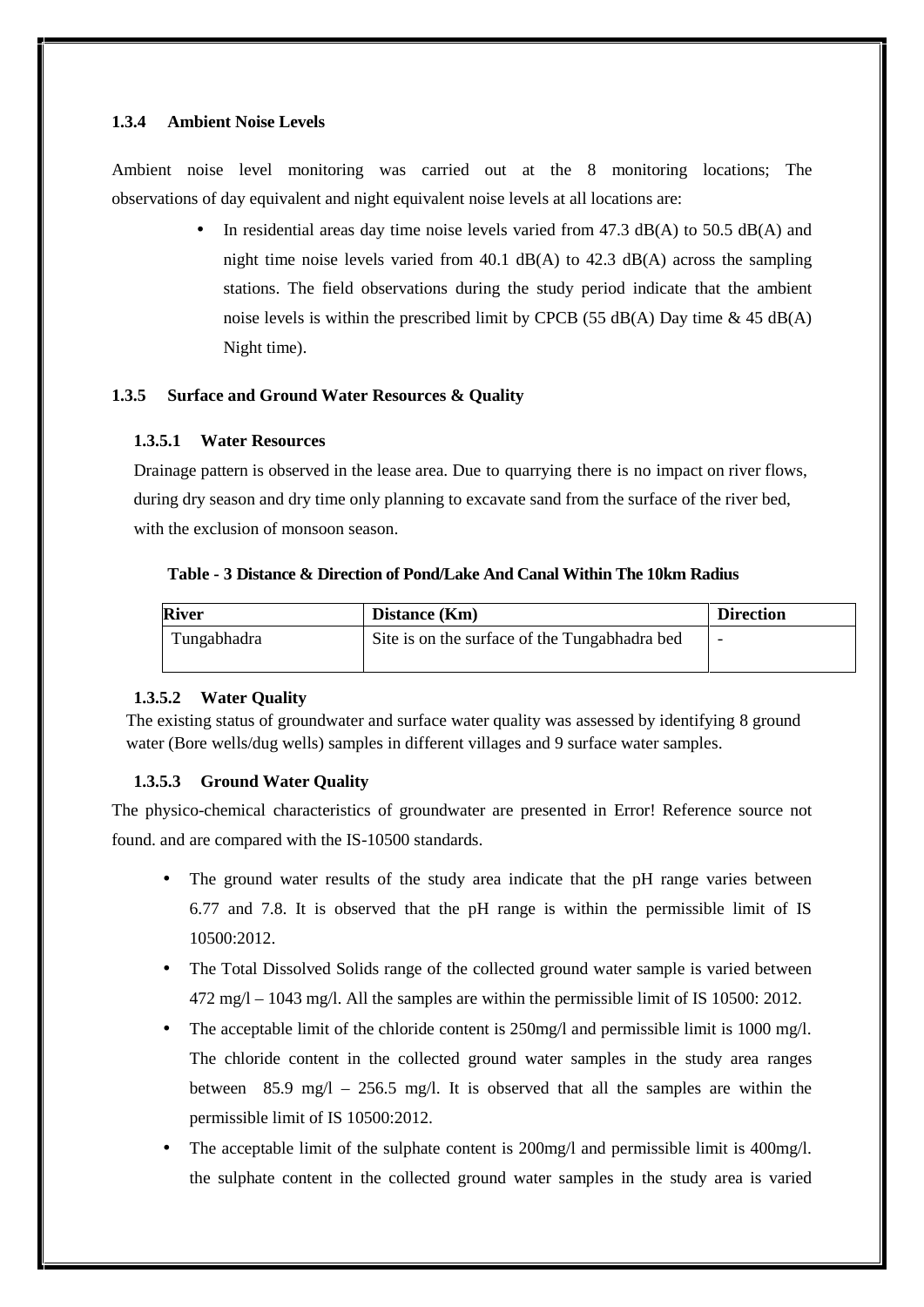between 36.7 mg/l – 137.6 mg/l. It is observed that all the samples are meeting the acceptable limit of the IS 10500: 2012.

- The Total hardness ranges is between  $192 \text{ mg}/\text{l} 514 \text{ mg}/\text{l}$  for ground water samples. It is observed that all the samples are within the permissible limit of the IS 10500: 2012.
- It is observed that all ground water sample collected within the study area are meeting the drinking water standards IS 10500:2012.

## **1.3.5.4 Surface Water Quality**

- pH in the collected surface water samples varies between 6.8 to 7.62 where all the samples are within the limit of IS 2296:1992. .
- The Total Dissolved Solids (TDS) value of collected surface water sample ranges from 386 mg/l to 1927 mg/l.
- The Total hardness value of the collected surface water sample ranges between 150.02 mg/l to 611.1 mg/l .
- BOD value of the collected surface water sample ranges from 8.6 mg/l to 17.3 mg/l
- COD value of collected surface water varies from 50.7 to 92.3 mg/l .
- The concentration of heavy metals like As, Cd, Cr, Pb, Mn, Hg, Ni and Se are within the limits of IS 2296:1992.

It was observed from the analysis that, the physico-chemical characteristics of the surface water samples are within the permissible limits of drinking water standards.

## **1.3.6 Land use Land Cover classification**

The Land Cover classes were extracted following a Visual interpretation method or on-screen digitization of the Resource Sentinel-2A and Sentinel-2B sensor- Sentinel-2 image has 10 m spatial resolution. These were later verified by using SOI top sheet and Google Earth imagery. Polygon layers for each class were digitized and the respective areas were calculated

## **1.3.7 Soil Quality**

- $\triangleright$  The pH of the soil samples ranged from 6.8 to 8.14.
- $\triangleright$  Conductivity of the soil samples ranged from 95.6 to 453 µmhos/cm.
- Nitrogen content in the collected soil samples ranged from 152.3 mg/kg to 273.6 mg/kg.
- Phosphorous content ranged from 36.4 mg/kg to 114.3 mg/kg.
- Potassium content ranges from 94.7 mg/kg to 364.2 mg/kg.

Overall the soil quality in the area was found to medium to fair fertile with moderate productivity.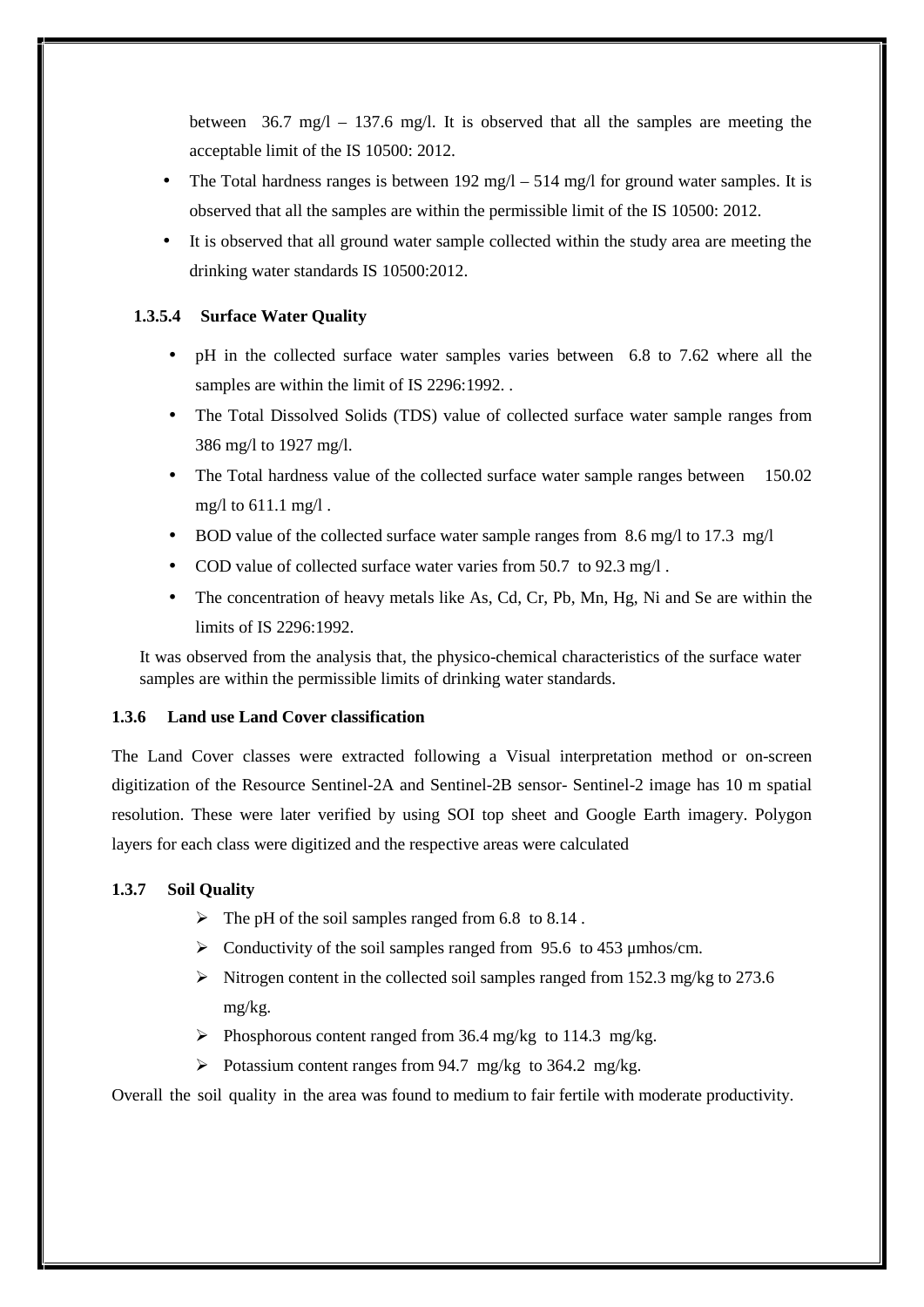#### **1.3.8 Biological Environment**

**Flora**: Floral study survey was made to assess the existing plant species in all accessible areas within the 10 km radius by the crisscross method of field exploration. The local flora was identified by their morphological observation, such as its size and shape of the leaf, flowers, fruits and their bark features of stem and also documented their habitat viz. Trees, Shrubs, Herbs, Grasses and Climbers etc. The plants which were not identified in the field were collected, brought to the laboratory and identified using standard herbarium references.

There is no national park, wildlife sanctuary, biosphere reserve within 10 km radius of the study area. No critically endangered, endangered, threatened or rare species of wildlife in the buffer zone.

#### **1.3.9 Socio-economic Environment**

Information on socio-demographic status and the trends of the communities in the 10 km radius was collected through primary social survey and secondary data from census 2011 & village directory 2001. Summary of the socio-economic status of the study area is given in **Table -4.**

The Socioeconomic profile of the study area shows that more than half of people in the study area work in other sector. They have good educational infrastructures and the people in the study area are well connected to the educational infrastructures. The average literacy rate of the study area is 38.82 %. The people in the study area are well connected to Government primary health centres and Primary health sub-centres.

| S.No    | <b>Particulars</b>                            | <b>Study Area</b> | Unit    |  |
|---------|-----------------------------------------------|-------------------|---------|--|
| $0-5Km$ |                                               |                   |         |  |
| 1.      | Number of villages and Town in the Study Area | 6                 | Nos.    |  |
| 2.      | <b>Total Households</b>                       | 2189              | Persons |  |
| 3.      | <b>Total Population</b>                       | 10949             | Persons |  |
| 4.      | Children Population (0-6 Years Old)           | 1563              | Persons |  |
| 5.      | <b>SC</b> Population                          | 1753              | Persons |  |
| 6.      | <b>ST</b> Population                          | 3859              | Persons |  |
| 7.      | <b>Total Working Population</b>               | 6144              | Persons |  |
| 8.      | <b>Main Workers</b>                           | 5723              | Persons |  |
| 9.      | <b>Marginal Workers</b>                       | 421               | Persons |  |
| 10.     | Cultivators                                   | 1029              | Persons |  |
| 11.     | <b>Agricultural Labourers</b>                 | 4730              | Persons |  |
| 12.     | <b>Household Industries</b>                   | 12                | Persons |  |
| 13.     | Other Workers                                 | 373               | Persons |  |
| 14.     | Literates population                          | 4224              | Persons |  |
| 15.     | Illiterates population                        | 6725              | Persons |  |
| 5-10Km  |                                               |                   |         |  |
| 1       | Number of villages and Town in the Study Area | 14                | Nos.    |  |
| 2       | <b>Total Households</b>                       | 4129              | Persons |  |
| 3       | <b>Total Population</b>                       | 21872             | Persons |  |

**Table 4 -Summary of Socioeconomic indicators within the study area**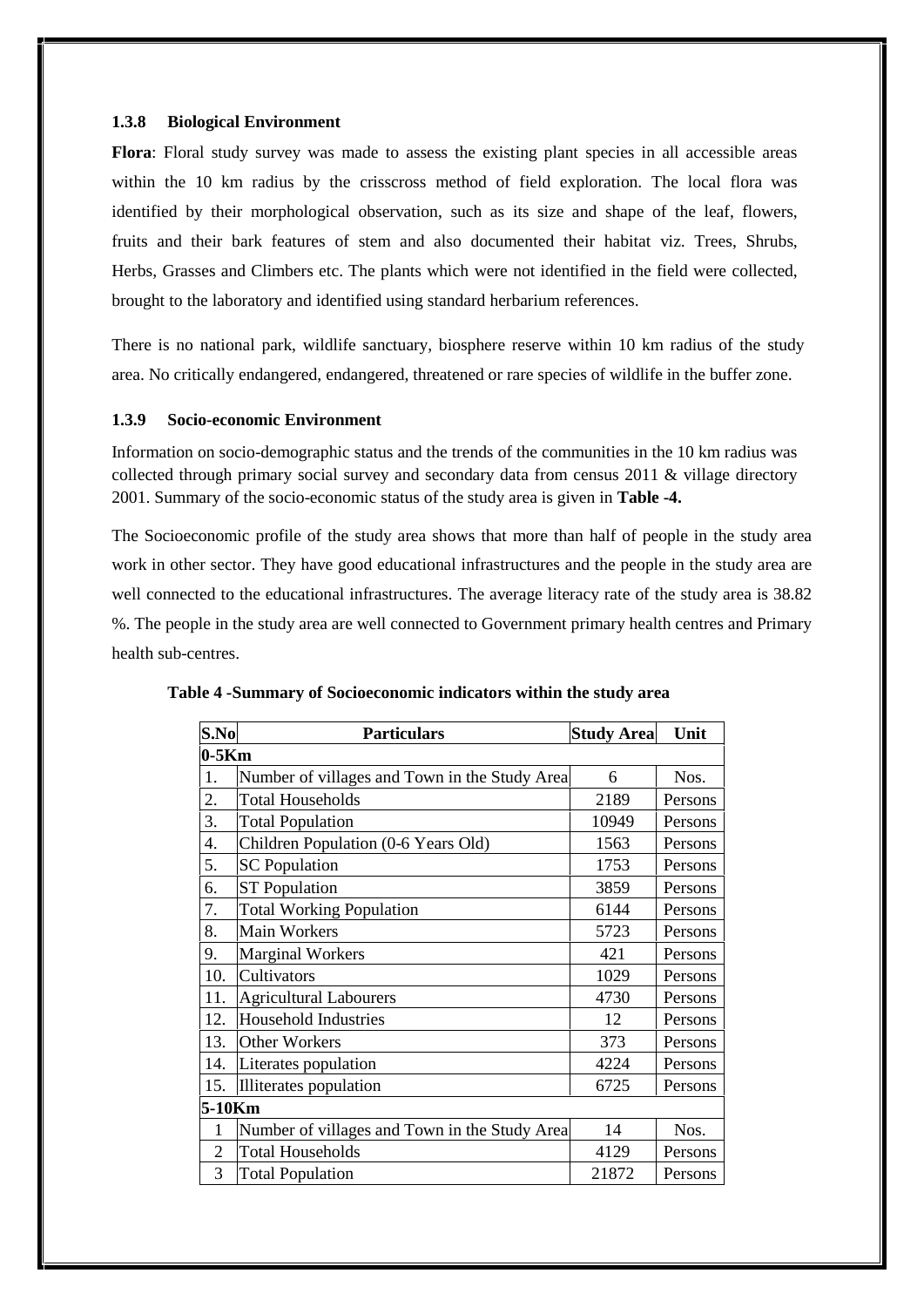| 4  |                                     | 3191  | Persons |
|----|-------------------------------------|-------|---------|
|    | Children Population (0-6 Years Old) |       |         |
| 5  | <b>SC</b> Population                | 4737  | Persons |
| 6  | <b>ST</b> Population                | 6134  | Persons |
| 7  | <b>Total Working Population</b>     | 11420 | Persons |
| 8  | Main Workers                        | 8156  | Persons |
| 9  | <b>Marginal Workers</b>             | 3264  | Persons |
| 10 | <b>Cultivators</b>                  | 3771  | Persons |
| 11 | <b>Agricultural Labourers</b>       | 6590  | Persons |
| 12 | Household Industries                | 157   | Persons |
| 13 | <b>Other Workers</b>                | 902   | Persons |
| 14 | Literates population                | 9927  | Persons |
| 15 | Illiterates population              | 11945 | Persons |

#### **1.4 Anticipated Environmental Impacts and Mitigation Measures**

#### **1.4.1 Impact on Topography, Drainage & Landuse**

The changed topography will alter the drainage within the Quarrying lease area. However, there will not be any changes in the topography or drainage pattern outside the Quarrying lease area. At the end of Quarrying activities after reserves are exhausted, the area will be restored to an acceptable level of self-sustaining eco-system.

No surface water will be utilized for Quarrying operation. Moreover, there would not be any discharge from quarry into the surface water body as no process waste water generation in the quarry and allied activities. Hence, there would not be any impact on surface water.

Only domestic effluent will be generated from the quarry area and rest shelter. The domestic effluent is discharged in Mobile STP. Besides, there will be no toxic element in the quarried out material, which may contaminate ground/ surface water. It is, therefore, apparent that there will be negligible impact of Quarrying on the surface water regime.

With only  $1,04,409$  tons of proposed production per annum, at the end of lease period, the lease area utilization for the mentioned Quarrying and allied activities shall be 25.00 Acre.

The potential adverse impact of opencast River Sand Quarrying will be in the form of change in land use pattern at the place excavation of sand and the pit will be fulfilled replenishment sand during course of time.

#### **1.4.2 Ambient Air Quality**

## **1.4.2.1** *Impacts on Air Quality*

To assess the impact of the Sand mining¸ screening and transportation operations from the River Sand Quarry, air quality modeling was carried out for the mining operations, mineral screening and the transportation activities. The modeling was carried out using MoEFCC/CPCB approved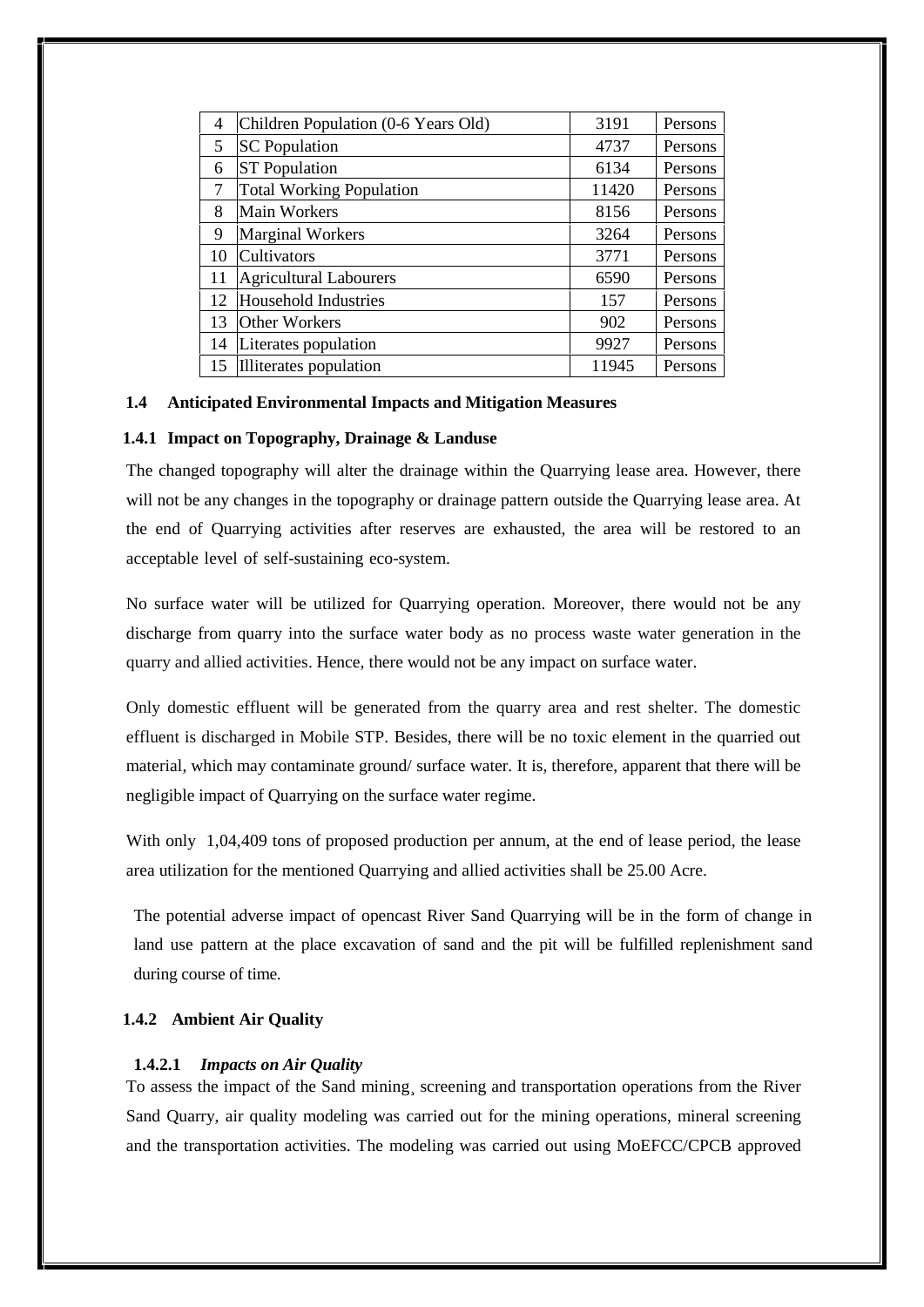Lakes AERMOD model. The predicted maximum ground level concentrations for PM10, PM2.5 and NOx at baseline air quality monitoring locations in controlled state are as follows:

The total increase in concentrations above baseline status to estimate the percentage increase is summarized in **Table 5.**

| <b>Pollutant</b>  | Max.<br><b>Base</b><br>Line<br>Conc.<br>$(\mu g/m^3)$ | <b>Estimated</b><br><b>Incremental</b><br>Conc.<br>$(\mu g/m^3)$ | Total Conc. $(\mu g/m^3)$ | <b>NAAQ</b><br>standard | % contribution of<br>concentration<br>above Base line |
|-------------------|-------------------------------------------------------|------------------------------------------------------------------|---------------------------|-------------------------|-------------------------------------------------------|
| $PM_{10}$         | 63                                                    | 25                                                               | 88                        | 100                     | 39.68                                                 |
| PM <sub>2.5</sub> | 38                                                    | 15                                                               | 53                        | 60                      | 39.47                                                 |
| NO <sub>X</sub>   | 38                                                    | 32                                                               | 70                        | 80                      | 84.21                                                 |

**Table 5 Total Maximum GLCs from the Mining Emissions**

## **1.4.2.2 Air Pollution Control Measures**

- $\triangleright$  Water sprinkling on haul roads at regular intervals.
- $\triangleright$  Regular maintenance of haul road.
- $\triangleright$  Haul road will be kept wide and compact.
- $\triangleright$  All hauling units (tippers) would be covered by multi cap mechanism to avoid spillage.
- $\triangleright$  Water sprinkling during loading operations to control dust emissions.
- $\triangleright$  Regular maintenance of vehicles and machinery.
- $\triangleright$  Provision of Dust masks to workmen.
- $\triangleright$  Plantation of thick green belt around lease boundary i.e. along 7.5m safety zone.
- $\triangleright$  Good house keeping would be practiced to control air pollution.

## **1.4.3 NOISE IMPACT DUE TO WORKING ENVIRONMENT**

High noise levels pose a major health risk to the quarry workers. If the magnitude of noise exceeds the tolerance limits, it is manifested in the form of discomfort leading to annoyance and in extreme cases to loss of hearing. Detrimental effects of noise pollution are not only related to sound pressure level and frequency, but also on the total duration of exposure and the age of the person. The adverse effects of high noise levels on exposed workers may result in:

- > Annoyance;
- > Fatigue;
- $\triangleright$  Temporary shift of threshold limit of hearing:
- $\triangleright$  Permanent loss of hearing; and
- $\triangleright$  Hypertension and high blood cholesterol, etc.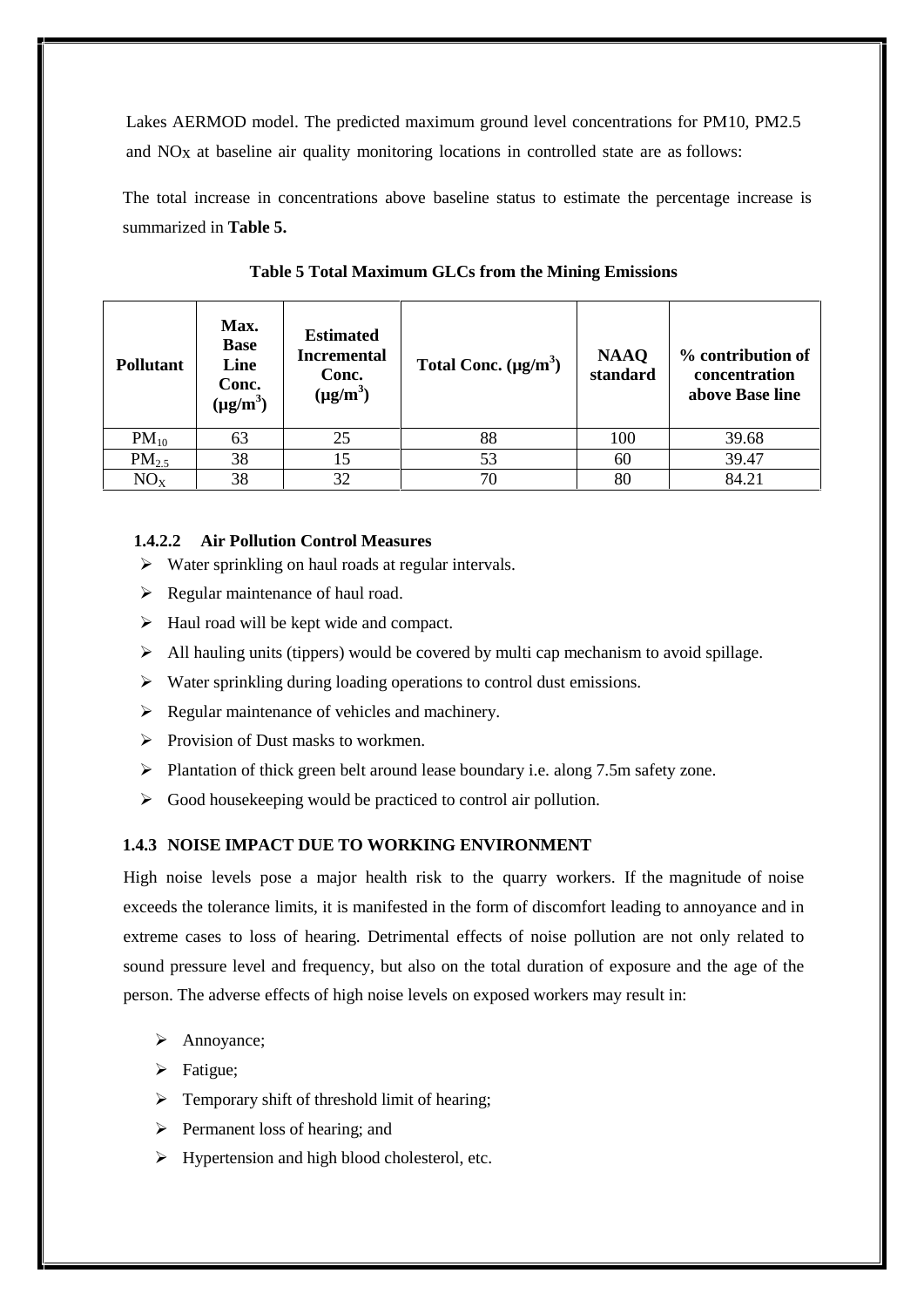The following are the sources of noise:

- Operation of JCB, Trucks/tippers.
- $\triangleright$  Loading and unloading
- Vehicular Movement.

The noise level is predicted with the help of **CUSTIC 3.2 English** Software which provides noise level contours at various receptors obtained after running the model during operational phase and the results are indicating that predicted noise levels are within the stipulated guidelines.

#### **1.4.3.1 Proposed Noise Control Measures**

- $\triangleright$  Proper maintenance, oiling and greasing of machines at regular intervals will be done to reduce generation of noise.
- $\triangleright$  Provision of sound insulated chambers for the workers deployed on machines producing higher levels of noise.
- $\triangleright$  Green Belt/Plantation will be developed around the mining activity area and along haul roads will act as acoustic barrier.
- $\triangleright$  Personal Protective Equipment (PPE) like ear muffs/ear plugs will be provided to the operators and workers.
- $\triangleright$  Periodical monitoring of noise will be done.

#### **1.4.4 Water Resources & Quality**

#### **1.4.4.1 Impact on Water Resources & Quality**

The proponent will quarry River Sand only in the area, and it does not contain any toxic material. Also, there is no use of chemicals or hazardous substances in the mining process. Thus, ground water pollution is not envisaged due to the mining operations. The Pre monsoon water level is observed in study area is 0.65 to 10.70mbgl. While during Summer groundwater level varies in the study area ranges from 0.05 to 11.00mbgl.

## **1.4.4.2 Proposed Water Conservation & Water Pollution Control Measures**

The daily water requirement in the quarry is about 7 KLD. The source of Water required for dust suppression and plantation will be utilized from water tankers from nearby villages and water for domestic use will be supplied by tankers. Thus, ground water will be used only for drinking and domestic use. There is no water requirement for mineral processing in the quarry. Also, there is no process effluent generation in the quarry.

The following measures will be taken up to reduce this load:

- $\triangleright$  No waste water will be generated during Quarrying operation.
- $\triangleright$  For the disposal of domestic waste water generated from quarry office, mobile STP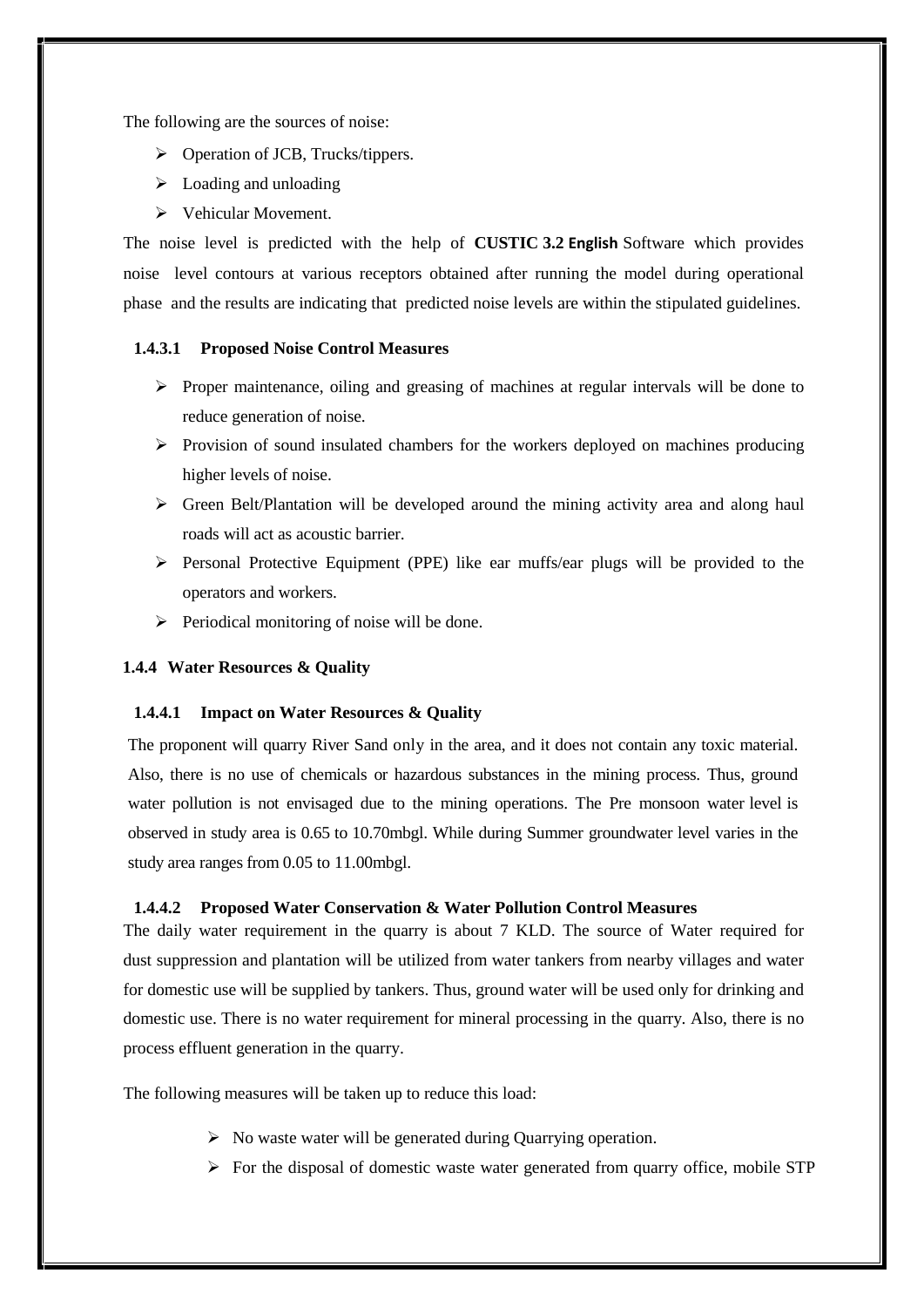will be provided.

 $\triangleright$  Fresh water requirement will be minimized.

#### **1.4.5 Solid Waste Generation & Management**

There is no such reduction of waste / mineral reject processing possibilities are proposed during plan period. There is no proposal of dumping during the proposed ensuing quarrying period, & concurrent backfilling is proposed.

#### **1.4.6 Biological Environment**

During the course of Quarrying, the management will practice scientific method of Quarrying with proper Environmental Management Plan including pollution control measures especially for air and noise, to avoid any adverse impact on the surrounding wildlife. Already 7.5 m safety belt – green belt maintained all along the periphery of the lease boundary.

## **1.4.6.1 Proposed Biological Environment Conservation Measures**

- > Periodic maintenance of mineral transport road.
- $\triangleright$  Covered Transport of stone quarry to consuming industry.
- Monitoring of dust fall at agriculture land located nearby the Quarrying area.
- $\triangleright$  During the course of Quarrying, the management will practice scientific method of Quarrying with proper Environmental Management Plan including pollution control measures especially for air and noise, to avoid any adverse impact on the surrounding wildlife.

#### **1.4.7 Socio-economic Environment**

- $\triangleright$  There is no habitation or private land in the River Sand quarry. There is no rehabilitation and resettlement involved in the project.
- $\triangleright$  The said quarry provides direct employment to 25 people and generates indirect employment. Preference will be given to the local people as per their eligibility.
- $\triangleright$  The existing infrastructure facilities are sufficient to cater the needs of the River Sand quarry.
- $\triangleright$  However, the quarry management will take efforts as a part of CER for improvement in civic amenities like sanitation, drinking water facilities, transport road, etc in the nearby villages.

#### **1.4.8 Environmental Monitoring Program**

An Environmental Management Cell (EMC) will be established in the quarry under the control of Mines Manager. The EMC will be headed by an Environmental Officer having adequate qualification and experience in the field of environmental management. Regular and periodic Environmental monitoring of Ambient Air Quality, Water table depth, Water quality, Ambient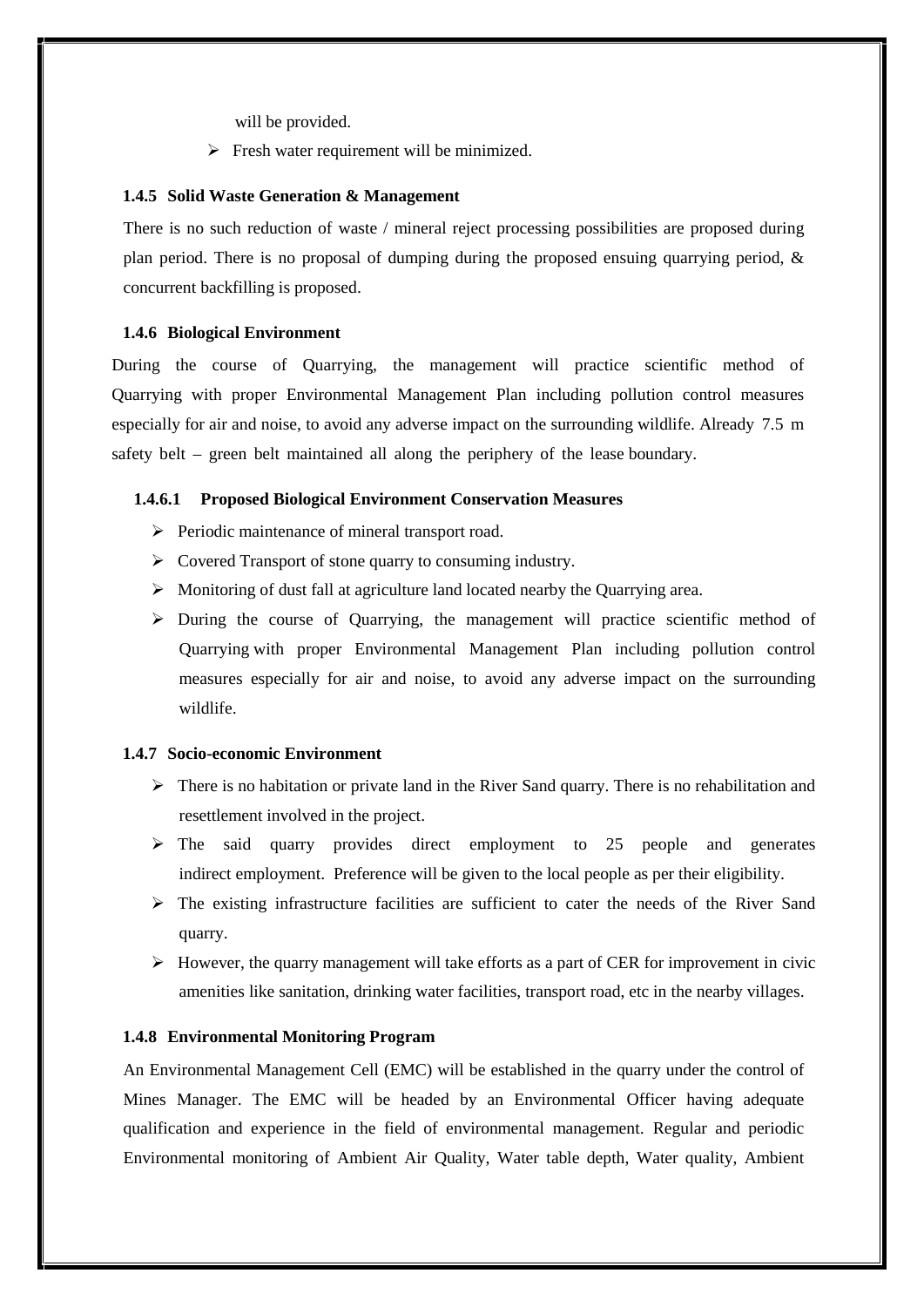Noise Levels, Soil Quality, CSR activities etc will be carried out through MOEFCC accredited agencies and reports will be submitted to KSPCB/ Regional office of MoEF&CC.

#### **1.4.9 Risk Assessment & Disaster Management Plan**

The assessment of risk in the River Sand quarry project has been estimated for Slope failure, Movement of JCB/Equipment's, Dust hazards, and flooding of lower benches and corresponding mitigation measures are suggested in the EIA/EMP report.

A detailed Disaster Management Plan for facing disasters due to natural effects and human reasons is prepared and incorporated in the EIA/EMP report for ensuring safety of life, protection of environment, protection of installation, restoration of production and salvage operations in this same order of priorities. For effective implementation of Disaster Management Plan, it will be widely circulated and personnel shall be imparted training through rehearsals. Site facilities, procedures, duties and responsibilities, Communications, etc. is considered in detail in the Disaster Management Plan.

## **1.5 Project Benefits**

The River Sand quarry project would generate additional employment opportunities which would finally result in improvement in the quality of life of people of the nearby villages. In line with this CER policy, Hutti Gold Mines Co.Ltd will carry out community welfare activities in the following areas:

- Community development
- Education
- Health care
- Drainage and sanitation
- Roads

#### **1.6 Environmental Management Plan**

An Environmental Management Plan comprised of following set of mitigation, management, monitoring and institutional measures to be taken during implementation and operation of the project, to eliminate adverse environmental impacts or reduce them to acceptable levels.

- Overall conservation of environment.
- Judicious use of natural resources and water.
- Safety, welfare and good health of the work force and populace.
- Ensure effective implementation of all the control measures.
- $\triangleright$  Vigilance against probable disasters and accidents.
- Monitoring of cumulative and long time impacts.